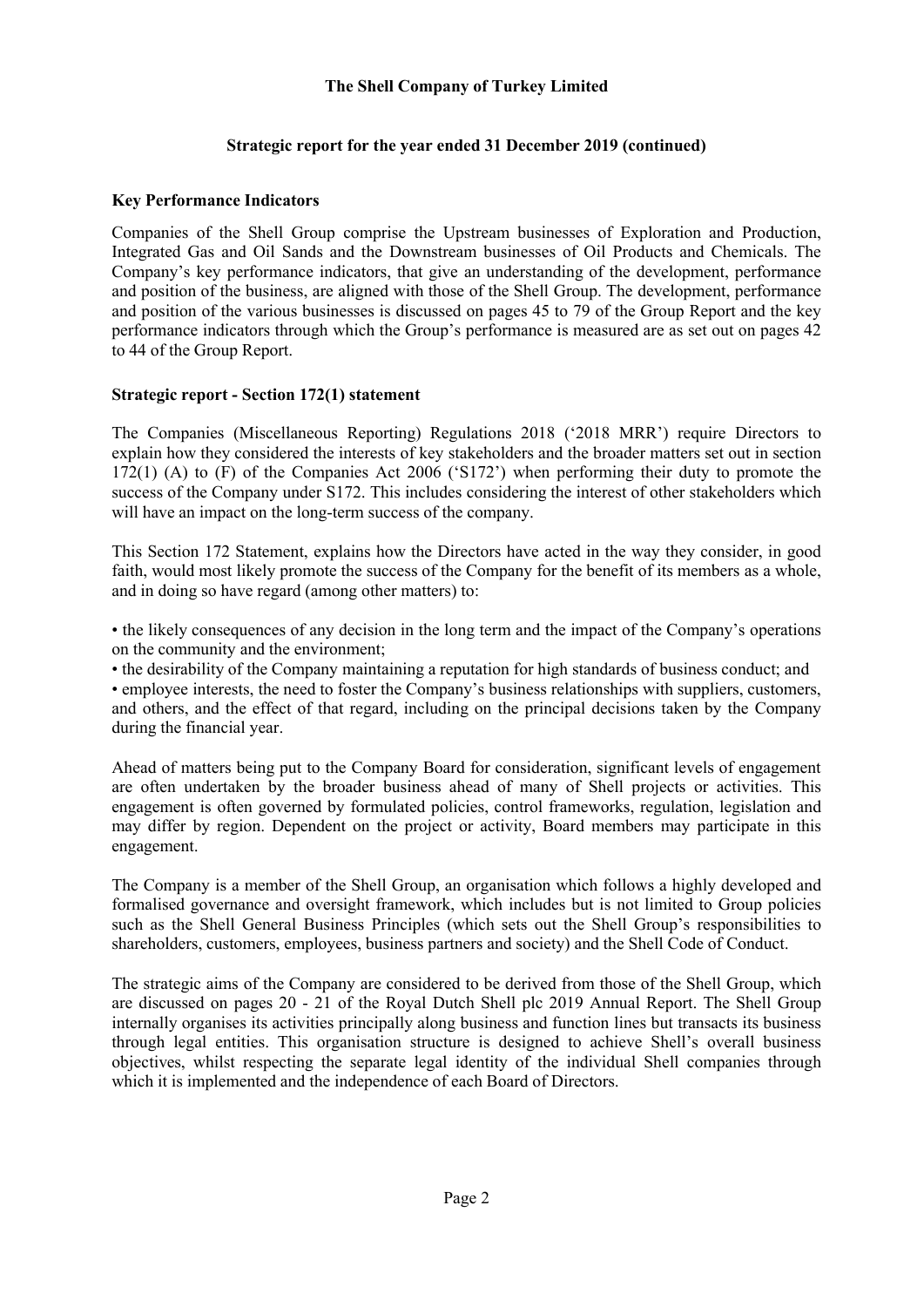# **Strategic report for the year ended 31 December 2019 (continued)**

## **Principal decisions**

We define Principal decisions taken by the Board as those decisions in 2019, that are of a strategic nature and/or that are significant to any of our key stakeholder groups.

To remain concise, we have categorised our key stakeholders into six groups. Where appropriate, each group is considered to include both current and potential stakeholders.

### *Key stakeholder groups*

- A. Shareholders
- B. Employees/Workforce/Pensioners
- C. Regulators/Governments/NGOs
- D. Communities
- E. Customers
- F. Suppliers /Strategic Partners

### **Principal Decisions in 2019**

Upon review of the Board activity in 2019 we have determined that no principal decisions were taken by the Board during the year under review. All matters considered by the Board were either standing board updates or the approval of administrative matters.

#### **Employee engagement**

The principal route by which the Directors of the Company effect engagement with employees of the Company are the processes and practices of the Shell Group.

The Shell Group, of which the Company is a member, transacts its business through legal entities whilst internally organising its activities along business and function lines. This extends to Shell's engagement with its employees, where this is aligned to the businesses and functions of the Shell Group where those employees are engaged.

On a regular basis, Shell Group management engages with employees on a global, country, region, business or function basis through a range of formal and informal channels, including: emails from the Shell Group Chief Executive Officer, Country Chair and Senior Leader communications and blogs, webcasts, townhalls, team meetings, Intranet articles, online publications and social media.

Employee Forums (organised by business and function line) are well established and meet on a quarterly basis. This is an additional mechanism through which management engages with employees on business decisions for provision of information, staff consultation purposes and for employees' views.

In addition, the annual Shell People Survey, which measures employee engagement, is an opportunity for employees to give their opinion on a series of topics ranging from leadership, business direction, communication, inclusion, and pride in the company. The purpose of the survey is to enable an ongoing, constructive dialogue between management and employees, enabling trends to be identified and areas for focus to deliver business outcomes.